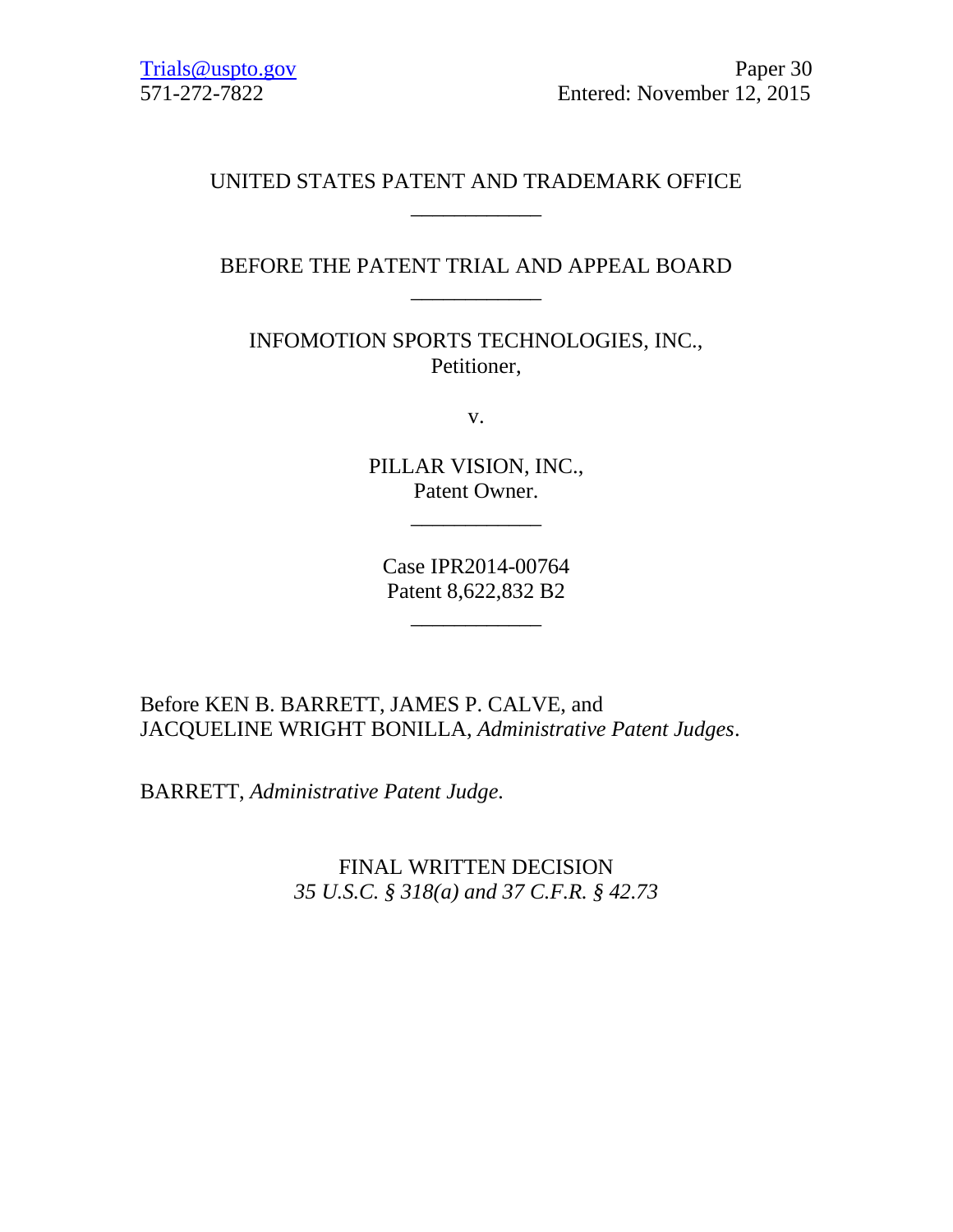l

## I. INTRODUCTION

InfoMotion Sports Technologies, Inc. ("Petitioner") filed a Petition requesting *inter partes* review of claims 1–26 of U.S. Patent No. 8,622,832 B2 ("the '832 patent," Ex. 1001). Paper 4 ("Pet."). On November 13, 2014, the Board instituted a trial for each of claims 1–11, 15, and 17–26 on asserted grounds of unpatentability. *See* Paper 8 ("Institution Decision" or "Inst. Dec.").

After institution of trial, Pillar Vision, Inc. ("Patent Owner") filed a Patent Owner Response ("PO Resp.") to the Petition. Paper 17. Petitioner filed a Reply ("Reply") to Patent Owner's Response. Paper 19. Petitioner also filed a Motion to Exclude. Paper 21 ("Pet. Mot."). Patent Owner filed an Opposition to that Motion (Paper 23, "PO Opp."), and Petitioner filed a Reply (Paper 25, "Pet. Reply to Opp.").

Oral hearing was conducted on June  $26, 2015$ <sup>1</sup>

The Board has jurisdiction under 35 U.S.C. § 6(c). Pursuant to 35 U.S.C. § 318(a), this decision is "a final written decision with respect to the patentability of any patent claim challenged by the petitioner."

Petitioner has shown by a preponderance of the evidence that claims 1–11, 15, and 17–26 are unpatentable. We deny Petitioner's Motion to Exclude.

#### *A. Related Proceedings*

Both parties identify, as a district court matter involving the '832

 $<sup>1</sup>$  A transcript of the oral hearing has been entered into the record as Paper 29</sup> ("Hr'g. Tr.").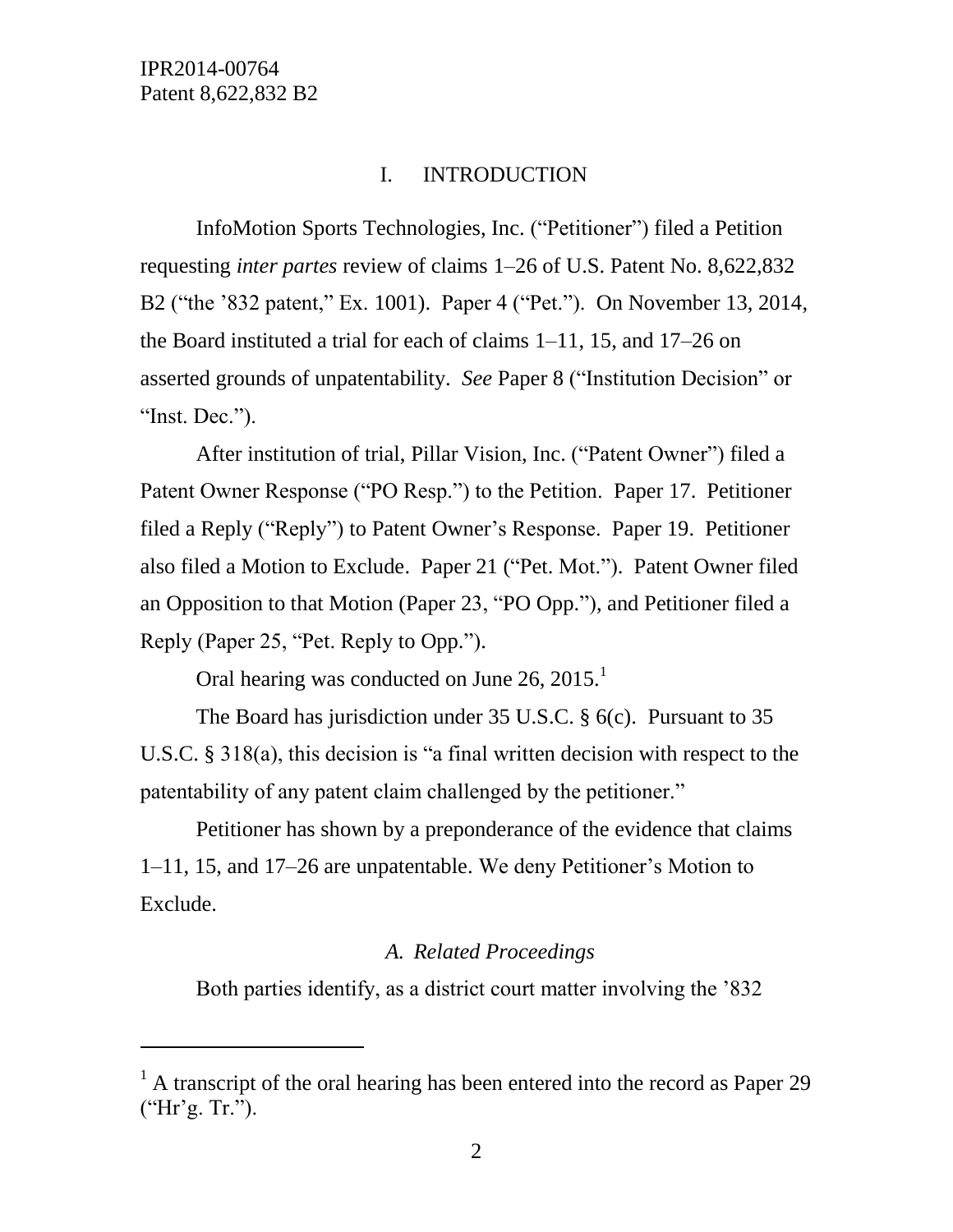patent, *Pillar Vision, Inc. v. InfoMotion Sports Technologies, Inc.*, No. 2:14-cv-00043-RDP (N.D. Ala. filed Jan. 8, 2014). Pet. 2; Paper 6.

#### *B. The'832 Patent*

The '832 patent discloses a trajectory detection and feedback system, useful to evaluate trajectory parameters of a basketball shot at a basketball hoop. *See* Ex. 1001, Abstract. Figure 1 of the '832 patent is reproduced below:



Figure 1 depicts a trajectory capture and feedback scenario employing a trajectory detection and feedback system using a machine vision system with a single camera to detect basketball trajectories. *Id.*, col. 8, ll. 17–19, 58–60. The specification explains that sensor systems other than machine vision systems maybe be used to generate trajectory parameters. *Id.*, col. 19, ll. 15–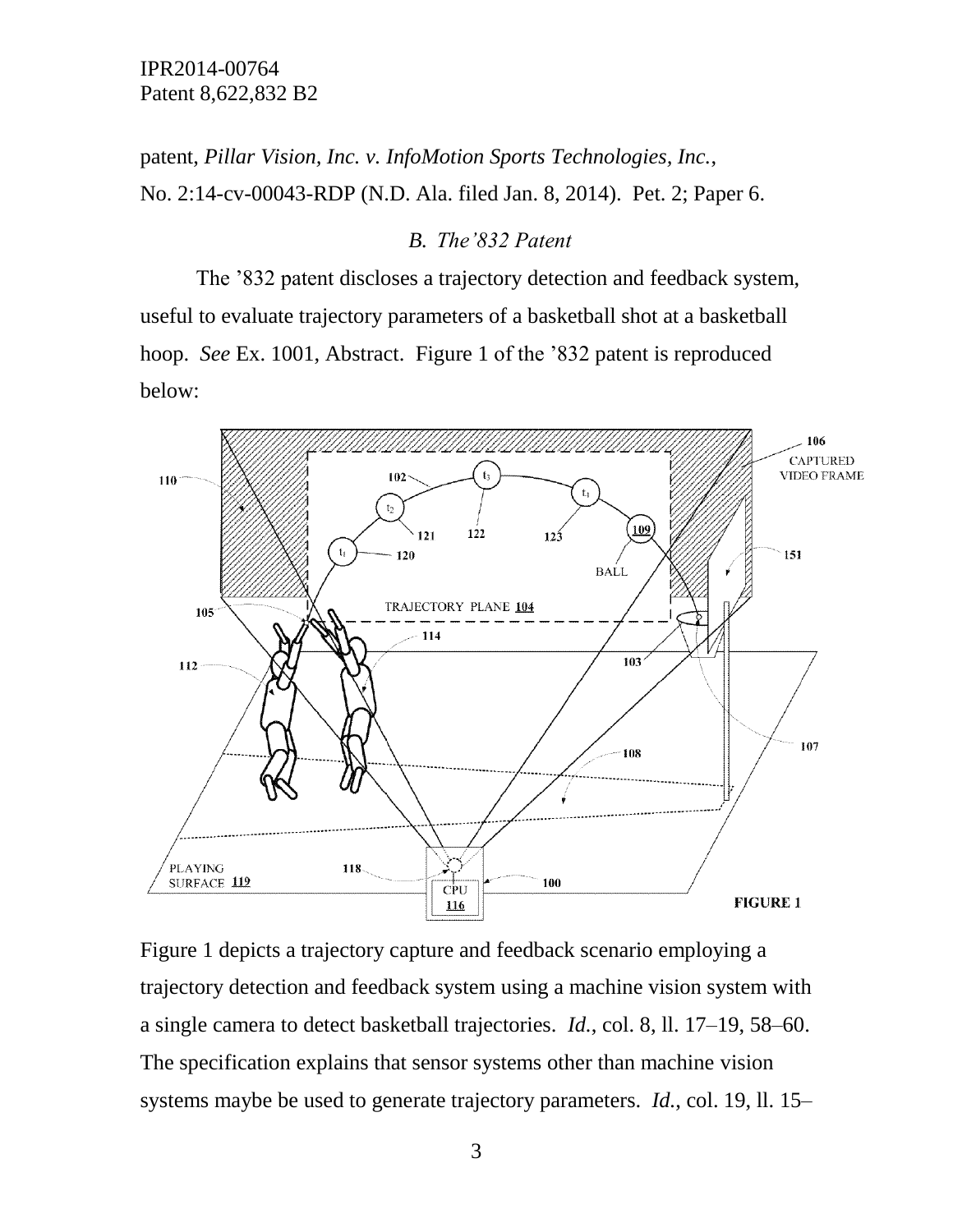18. "As [an] example, non-intrusive sensors, such as accelerometers or vibration sensors, may be integrated into the object [i.e., a basketball]." *Id.*, col. 19, ll. 26–28. In conjunction with the basketball having an integrated sensor system and wireless interface, the overall system of the claimed invention utilizes a processor configured to receive sensor data and generate feedback to characterize the skill of the player. *E.g.*, *id.*, col. 35, ll. 45–67 (claim 1). "The feedback information, such as a trajectory entry angle into the basketball hoop and/or an entry velocity into the hoop for the shot, may be output to the player." *Id.*, col. 2, ll. 52–55.

#### *C. Illustrative Claim*

Claims 1 and 26 are independent claims. Claims 2–11, 15, and 17–25 depend directly or indirectly from independent claim 1. Claim 1, reproduced below with emphasis added, is illustrative:

1. A system comprising:

a basketball including a sensor system, disposed within the basketball, for measuring motions of the basketball wherein the sensor system includes a first wireless interface for sending sensor data related to the motions of the basketball to an electronic device;

the electronic device including a processor and a memory and a second wireless interface for receiving the sensor data, said processor configured to 1) receive sensor data for a plurality of repeated motions of the basketball, 2) based upon the received sensor data, generate one or more parameters that characterize the plurality of repeated motions, 3) based upon the one or more parameters, generate feedback information that is used to characterize a skill of a person at generating the repeated motions and 4) output the feedback information wherein, when the repeated motions are a plurality of basketball shots, *an angle of the trajectory of each of the plurality of basketball shots relative to a plane of a basketball hoop when*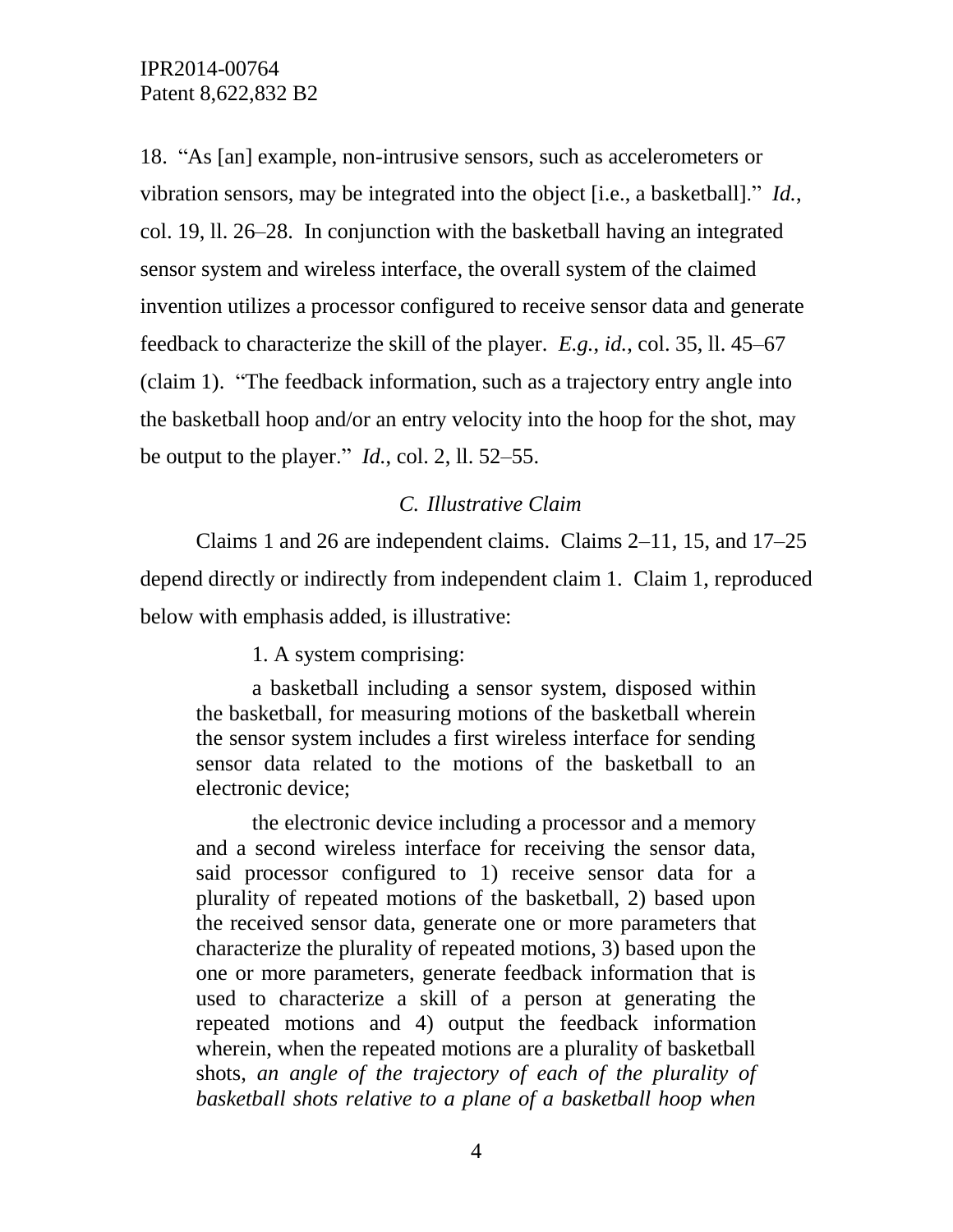*the basketball is proximate to the basketball hoop is determined* from the received sensor data associated with each shot and the feedback information is based upon the determined angles.

Ex. 1001, col. 35, ll. 45–67. Independent claim 26 is substantially similar except that it recites, rather than the angle language of claim 1, "wherein . . . a velocity of the basketball at one or more trajectory locations near the basketball hoop, including trajectory locations after the basketball enters the basketball hoop, is determined." *Id.*, col. 37, l. 18–col. 38, l. 20.

# *D. Applied References*

| Marinelli                                                             | US 6,148,271   | Nov. 14, 2000 | Ex. 1008 |
|-----------------------------------------------------------------------|----------------|---------------|----------|
| Dave Mullaney, Free Throw Technique,<br>38 Athletic Journal 53 (1957) | Ex. 1009       |               |          |
| Roy, III et al.                                                       | US 5, 515, 378 | May 7, 1996   | Ex. 1010 |
| Black et al.                                                          | US 5,566,934   | Oct. 22, 1996 | Ex. 1011 |
| Soignet et al.                                                        | US 5,365,427   | Nov. 15, 1994 | Ex. 1012 |
| Chartrand                                                             | US 5,562,550   | Oct. 8, 1996  | Ex. 1013 |

# *E. Asserted Grounds of Unpatentability*

We instituted *inter partes* review on the following asserted grounds of unpatentability against the challenged claims (Inst. Dec. 21):

| Reference[s]                       | <b>Basis</b>              | <b>Claims</b>                          |
|------------------------------------|---------------------------|----------------------------------------|
| Marinelli and Mullaney             |                           | $\S 103(a)$   1–6, 11, 15, 21, 23, 25, |
|                                    |                           | and 26                                 |
| Marinelli, Mullaney, and Black     |                           | $\S$ 103(a)   7–9, 17, and 20          |
| Marinelli, Mullaney, and Roy       | $\frac{8}{9}$ 103(a)   10 |                                        |
| Marinelli, Mullaney, and Soignet   | \$103(a)                  | 18, 19, and 24                         |
| Marinelli, Mullaney, and Chartrand | $\S$ 103(a)               | 22                                     |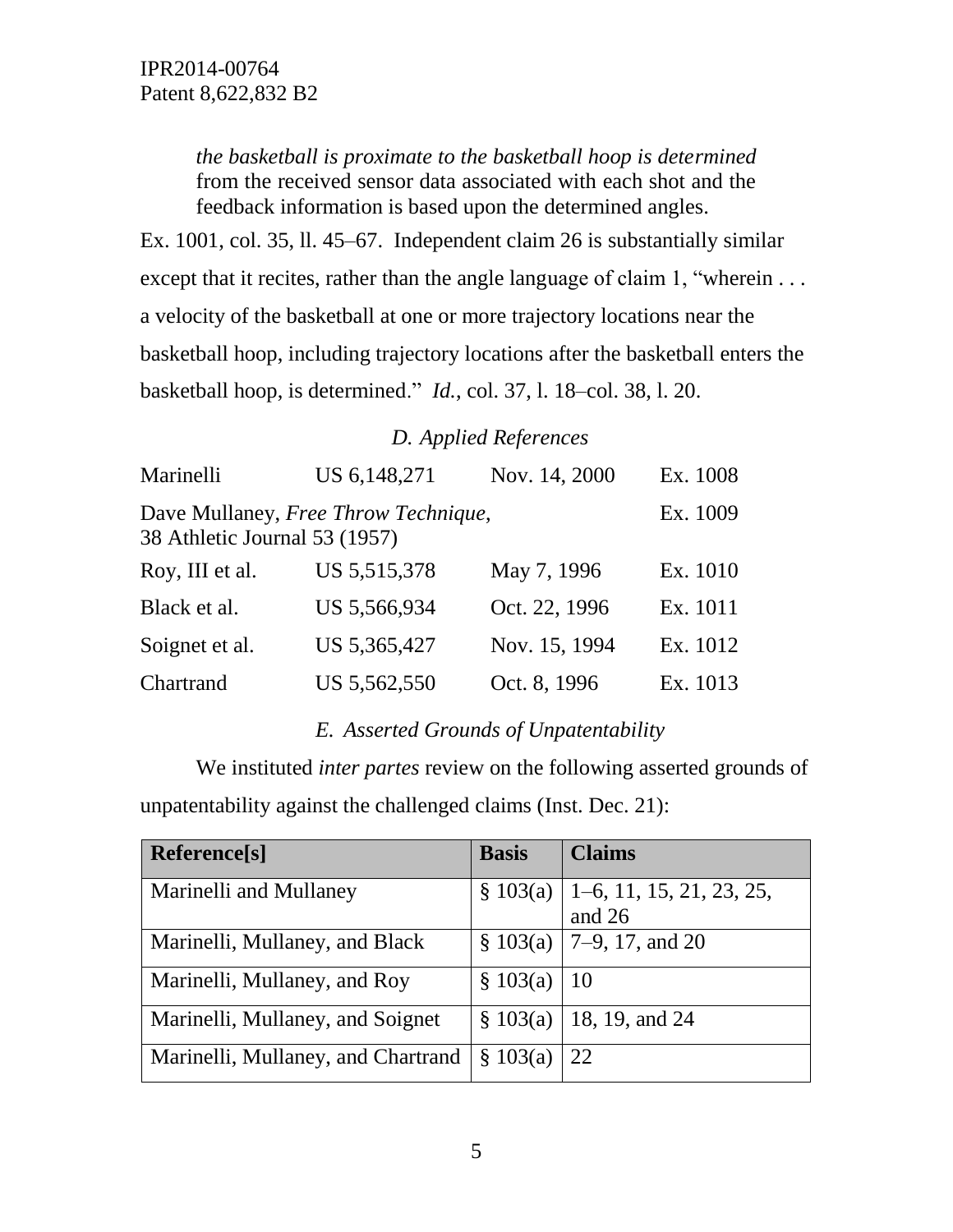#### II. ANALYSIS

#### *A. Claim Construction*

In an *inter partes* review proceeding, we give claim terms in unexpired patents their broadest reasonable interpretation in light of the specification of the patent in which they appear. 37 C.F.R. § 42.100(b). Under that standard, we assign claim terms their ordinary and customary meaning, as understood by a person of ordinary skill in the art, in the context of the entire patent disclosure. *In re Translogic Tech., Inc.*, 504 F.3d 1249, 1257 (Fed. Cir. 2007).

#### *Location of the Basketball Velocity Determination*

Claim 26, with emphasis added, recites: "wherein . . . a velocity of the basketball at one or more trajectory locations near the basketball hoop, *including trajectory locations after the basketball enters the basketball hoop*, is determined." The parties dispute the implication of the emphasized phrase. We determine that Patent Owner's proposed interpretation is unreasonably narrow.

Patent Owner maintains that "[t]he plain meaning of that clause requires measurement not of *entry velocity* of a basketball into a hoop, but of *post-hoop velocity*, or the velocity of the basketball *after* it enters the hoop." PO Resp. 11. Patent Owner argues that the claim phrase should "be construed to require measurement of the basketball's velocity . . . at *trajectory locations below the plane of the hoop*." *Id.* at 12.

Petitioner argues that the "the Velocity Limitation is broad enough to include the entry velocity of a basketball into a basketball hoop." Pet. 11. Specifically, Petitioner maintains that the emphasized phrase modifies the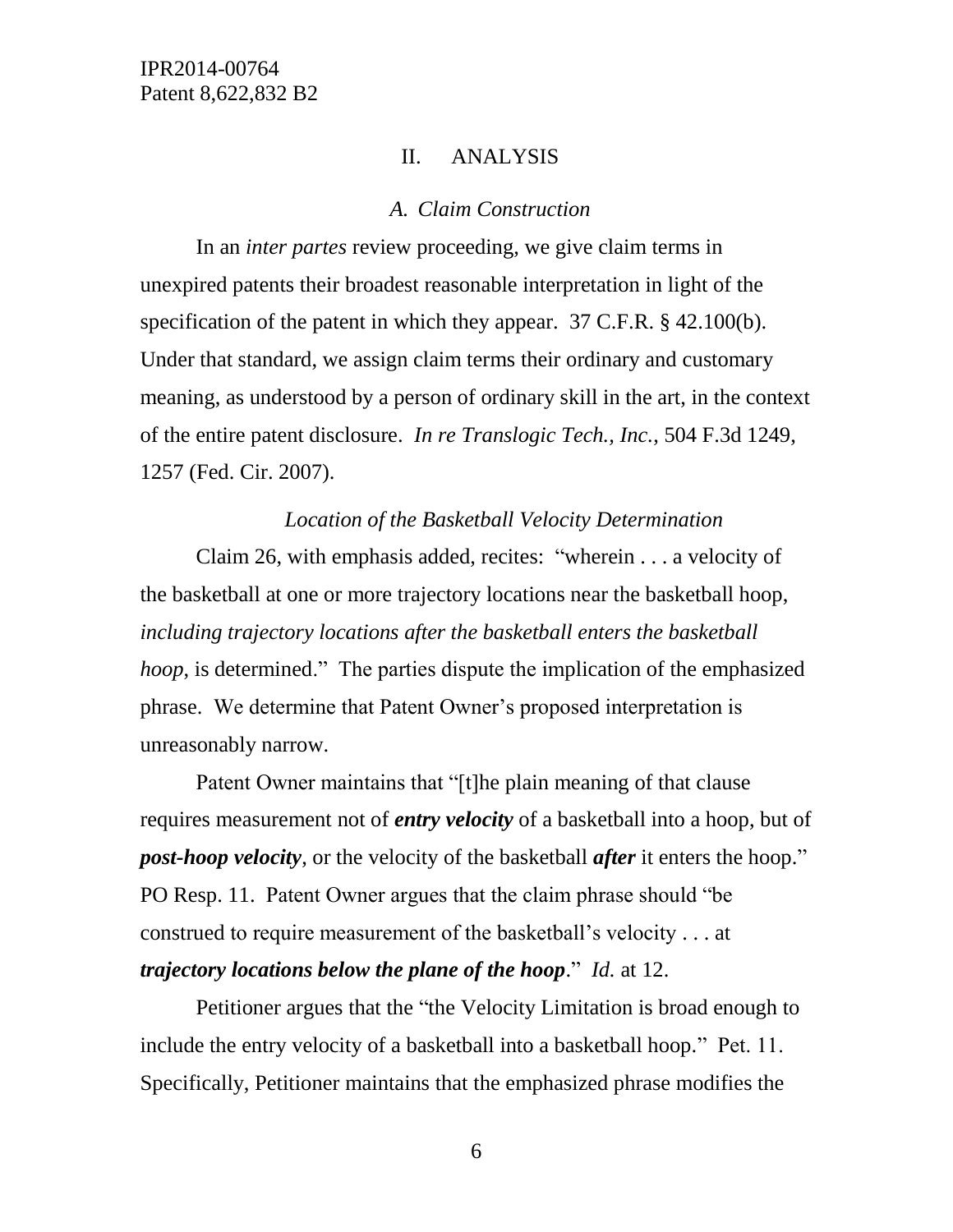earlier phrase "one or more trajectory locations near the basketball hoop." Reply 20–21. Thus, argues Petitioner, the claim requires a determination of velocity at only one location (referring to the "at one or more" language) and that the location may be, but is not required to be, at a post-hoop location. *Id.* at 21.

The claim recites "one or more," thus encompassing a single location, whereas Patent Owner's construction would require measurement at a plurality of "trajectory locations." *See* Reply 21; PO Resp. 12. Petitioner's proposed construction—where the phrase containing the phrase "trajectory locations" modifies the earlier use of that same phrase—is a more natural reading of the claim language. Contrary to Patent Owner's arguments (PO Resp. 11), we do not view Petitioner's construction as reading out the emphasized phrase from the claim.

Petitioner's broader construction is consistent with the description in the specification. For example, the specification provides: "Using the curve-fit, trajectory parameters, such as an entry angle 211 and the entry velocity 212 of the object as it enters the hoop, is near the hoop or at other states along the trajectory may be generated." Ex. 1001, col. 16, ll. 34–37.

Patent Owner argues that claim 26 should be narrowly construed because "[t]he purpose of this *post-hoop velocity* measurement is to determine whether a basket has been made or missed" and because this measurement is "essential for carrying out the claimed invention." PO Resp. 11, 12. However, Patent Owner's claim construction analysis does not explain adequately how the intrinsic evidence would leave the ordinary artisan with the impression that the post-hoop velocity had the import to which Patent Owner would now ascribe. *See id.* at 10–12.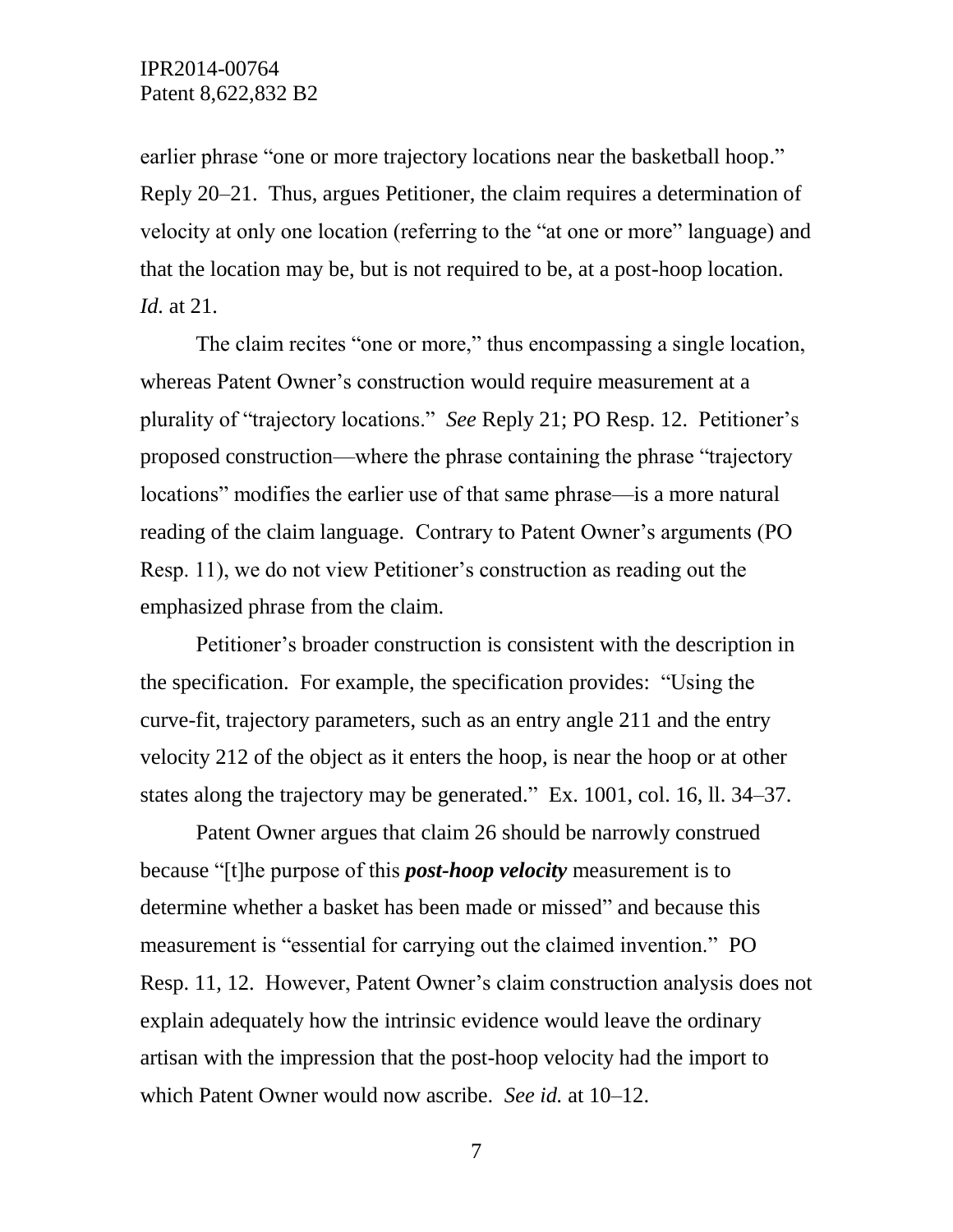In characterizing the '832 patent and the velocity parameter, Patent Owner offers citations to the specification. *See id.* at 5–6. Patent Owner asserts that the post-hoop velocity is depicted as element 212 in Figure 2 of the '832 patent. *Id.* at 6. However, this assertion is inconsistent with the specification, which describes the element as "entry velocity 212," not as post-hoop or hoop exit velocity, and Figure 2 depicts this element as a velocity vector originating at termination point 213 at the hoop, not after the hoop. *See* Ex. 1001, col. 16, ll. 34–42; Fig. 2; *see also id.*, col. 1, ll. 44–46 (the trajectory terminates "within an area defined by the hoop"). As Patent Owner acknowledges, the specification refers to many trajectory characteristics including entry angle into a hoop, entry velocity into the hoop, a missed shot and a made shot. PO Resp. 6–7 (citing Ex. 1001, col. 6, ll. 25–36). Patent Owner does not point to where the specification mentions explicitly post-hoop velocities (as opposed to the passing references to made/missed shots) or to persuasive evidence indicating that the scope of claim 26 should be limited to only using post-hoop velocities to determine made or missed shots.

In our Institution Decision, we agreed with Petitioner's proposed construction of the velocity recitation as being "broad enough to include the entry velocity of a basketball into a basketball hoop." Inst. Dec. 7–8 (quoting Pet. 11). After further development of the record and consideration of the arguments presented and evidence relied upon by both parties, we determine that construction is appropriate also with respect to this Final Written Decision.

#### *B. Petitioner's Motion to Exclude*

Petitioner filed a Motion to Exclude the table in Paragraph 34 of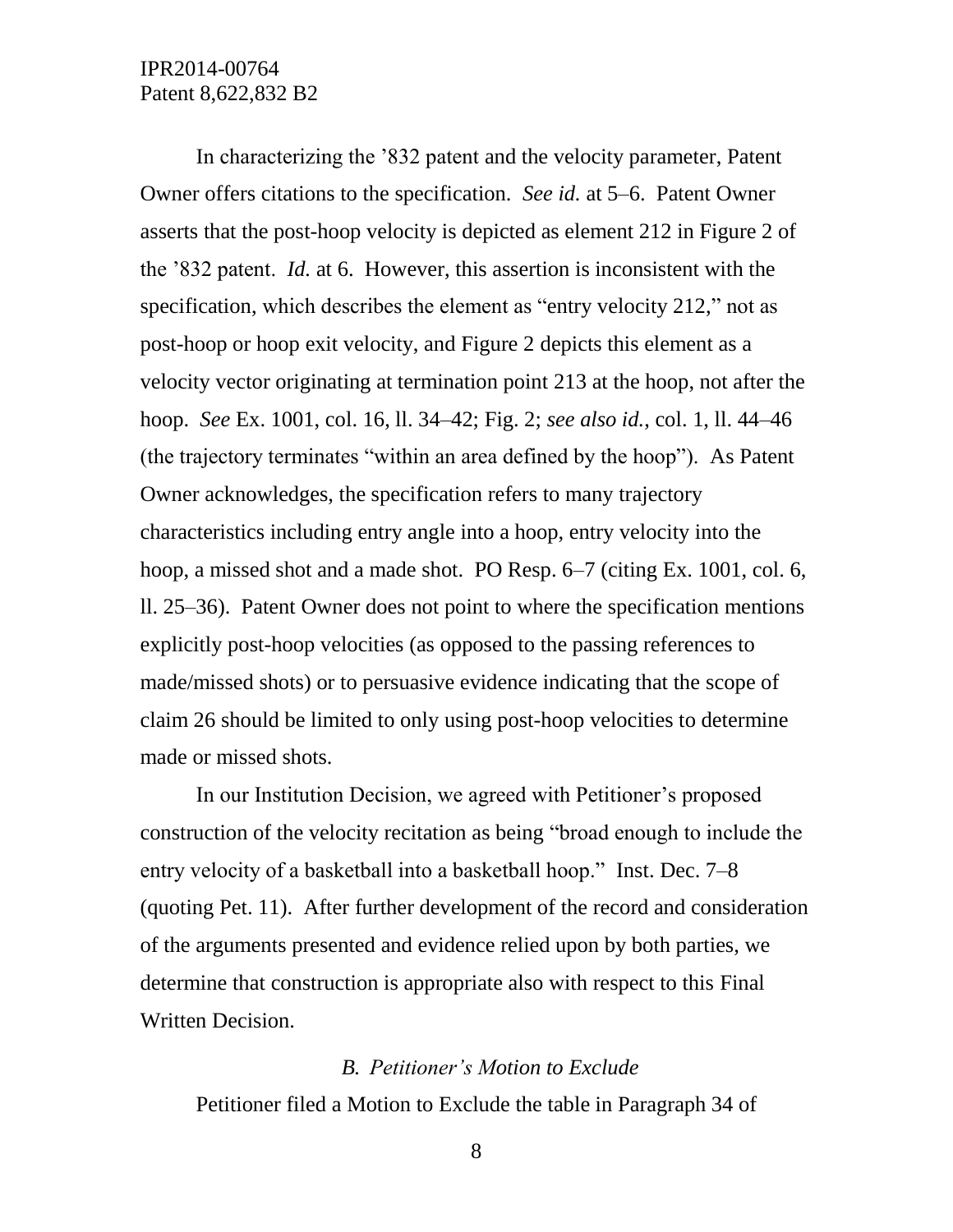Exhibit 2001 (the Silverberg Declaration) and all testimony relating to that table. Pet. Mot. 1. The table purportedly "provides some rough numbers that illustrate why aerodynamic effects are not considered in the game of basketball." Ex. 2001 ¶ 34. Petitioner objects to Paragraph 34 because Dr. Silverberg did not provide—at least as of the conclusion of Dr. Silverberg's deposition—source data for the numbers in the table. Pet. Mot. 2–3. During his deposition, Dr. Silverberg testified that the values in the table were from his recollection from reading articles over the years and that he could not identify the names of the articles. Ex. 1020, 198:7–15, 199:8–10. Petitioner, in support of its Motion, relies on our rule at 37 C.F.R. § 42.65(a), which provides "[e]xpert testimony that does not disclose the underlying facts or data on which the opinion is based is entitled to little or no weight." Pet. Mot. 7. In the alternative, Petitioner argues that testimony based solely on Dr. Silverberg's own experience should be excluded as unreliable (*id.* at 9 (citing Fed. R. Evid. 702(b))) or should be given no weight (Pet. Reply to Opp. 1–2).

Patent Owner responds that the testimony from Dr. Silverberg is admissible because it "is founded on his considerable experience." PO Opp. 1. Patent Owner argues that the objections go to weight and not admissibility. *Id.* at 9–10.

After considering both parties arguments, we agree with Patent Owner that Petitioner's assertions in its Motion go to the weight we should give the evidence at hand. We are not persuaded that exclusion of the table and related testimony is necessary under our rules or is needed to remedy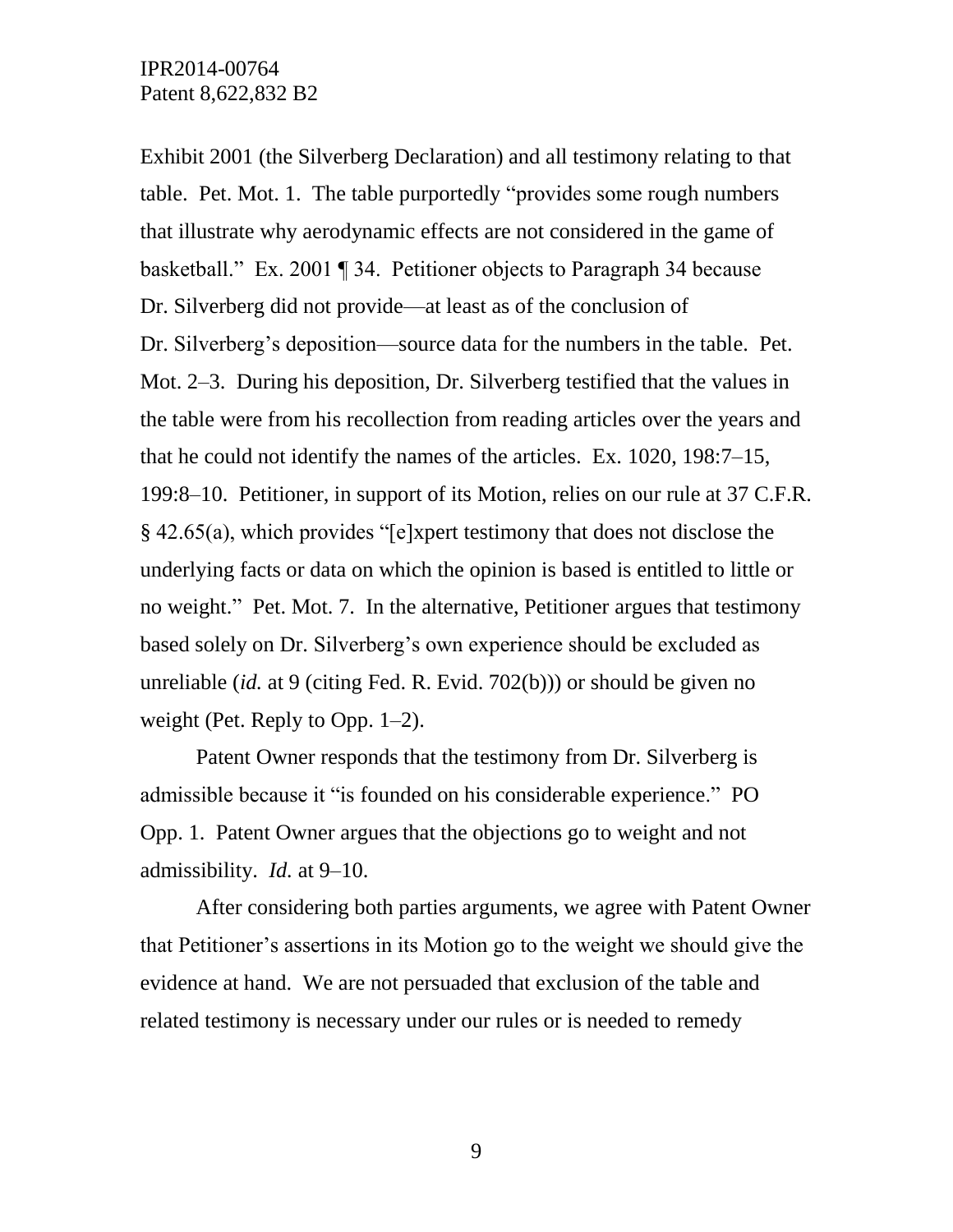l

possible prejudice to Petitioner.<sup>2</sup> Accordingly, we deny Petitioner's Motion to Exclude.

## *C. Obviousness over Marinelli and Mullaney*

Petitioner contends that claims 1–6, 11, 15, 21, 23, 25, and 26 would have been obvious over Marinelli and Mullaney, relying on the Declaration of Michael W. Maziarz (Ex. 1003). Pet. 14–39; Reply 1–18. Patent Owner contends otherwise, relying on the Declaration of Larry M. Silverberg (Ex. 2001). PO Resp. 7–8, 12–47.

## *1. Marinelli (Ex. 1008)*

Marinelli is directed to an accelerometer network embedded into movable sporting objects to measure motion characteristics that are reported back to a user. Ex. 1008, col. 2, l. 66–col. 3, l. 16. The stated intended purpose of Marinelli's device is to provide the user with statistics concerning the trajectory of a spinning moving, object. *Id.*, col. 4, ll. 40–42. Figure 1 of Marinelli is shown below:

 $2$  In ruling on Petitioner's Motion regarding the admissibility of Dr. Silverberg's testimony, we are not persuaded by Patent Owner's argument (PO Opp. 11–12) that Petitioner should have rebutted the testimony with Petitioner's own evidence and testimony.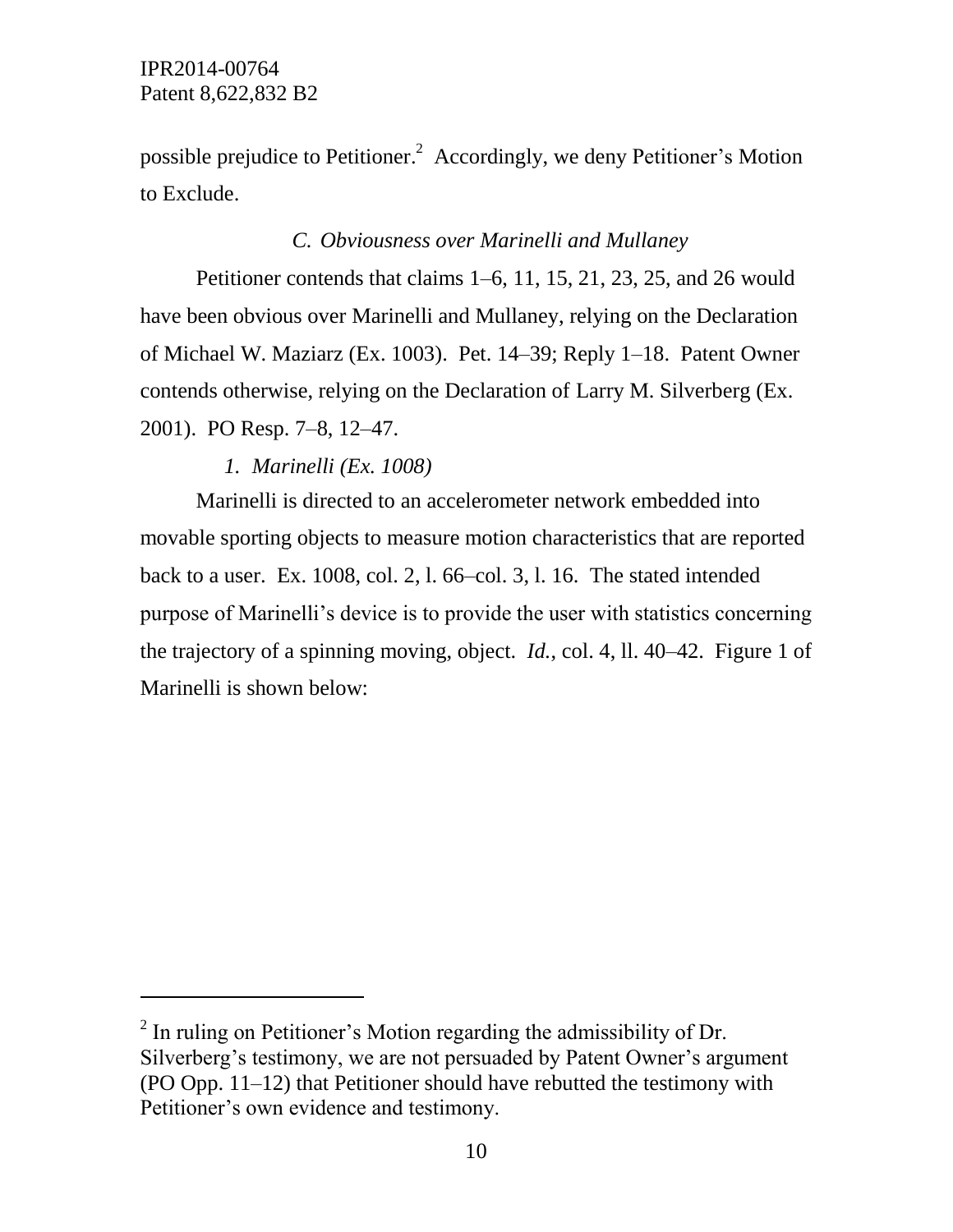

Figure 1 shows a block diagram of a device for measuring the speed, spin rate, and curve of a movable object. Ex. 1008, col. 3, ll. 37–39, col. 4, ll. 37–38. The device includes object unit 100 and monitor unit 108. *Id.*, col. 4, ll. 39–40. Object unit 100 is secured within a movable object, such as a baseball, golf ball, hockey puck, football, soccer ball, or tennis ball. *Id.*, col. 2, l. 66–col. 3, l. 9. Electronic processor circuit 104 of object unit 100 gathers data from accelerometer network 102 and uses radio transmitter 106 to send the data to monitor unit 108. *See id.*, col. 4, ll. 40–48; col. 5, ll. 29– 35. Monitor unit 108 uses the data to determine the velocity, spin rate, curve, and other characteristics of the moving object. *See id.*, col. 5, ll. 29– 55; col. 6, ll. 21–34; *see also id.*, col. 5, l. 63–col. 6, l. 6 (describing how to utilize, e.g., barometric pressure and humidity information to more accurately calculate the deflection from a straight line trajectory).

*2. Mullaney (Ex. 1009)*

Mullaney is an article appearing in the *Athletic Journal* in 1957 titled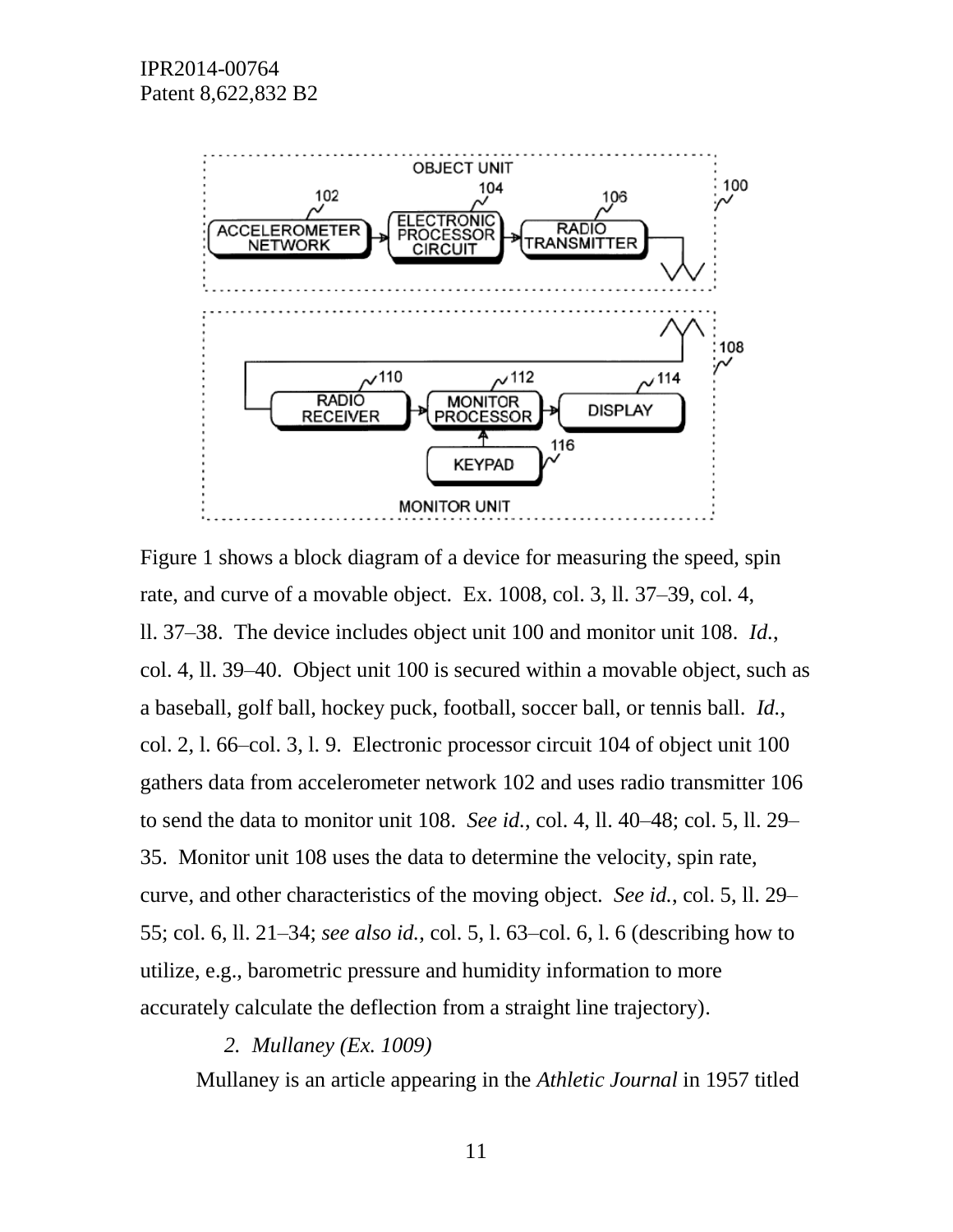"Free Throw Technique." Ex. 1009, 3. Mullaney "examine[s] some ways to improve shooting at the free throw line." *Id.* Two considerations in achieving that goal, according to Mullaney, are the "angle of entry" and the "velocity" of the basketball at the rim. *See id.* Diagram 2 of Mullaney, shown below, illustrates angle of entry B:



*Id.* As shown in Diagram 2, according to Mullaney, the "optimum" angle of entry for a free throw basketball shot is 45°. *Id.* Mullaney further concludes "in order to get the *softest* ball on rim impact, the total velocity of the ball should be minimum [sic]." *Id.*

Mullaney explains that, based upon the 45<sup>°</sup> angle of entry, one may construct trajectory curves and compute the highest point of the arc P. *Id.* at 3–4. Mullaney's Diagram 3 is shown below.



Diagram 3 depicts a free throw trajectory curve. *Id.* at 3. Mullaney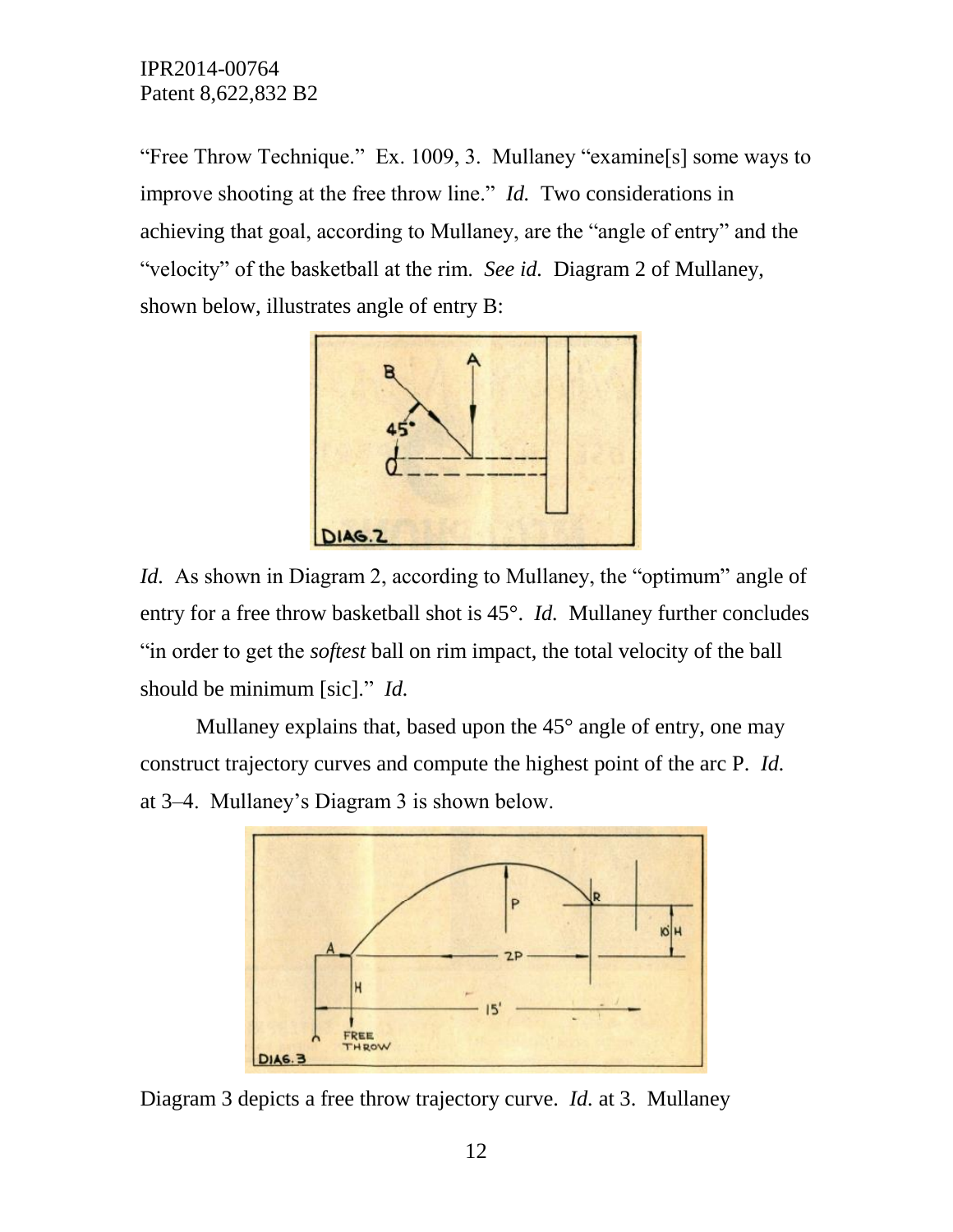concludes that the peak trajectory height for various sized players falls within a limited range and suggests the use of a vertical free throw practice rim in order "to increase team efficiency in hitting the proper top of the trajectory." *Id.* at 4. Thus, Mullaney proposes using peak trajectory height as a way to attain the desired entry velocity and angle. *See id.* at 4–5 ("Use of the vertical rim to assure a 45° angle of entry will control final velocity and softness.")

#### *3. The Independent Claims 1 and 26*

Petitioner contends that Marinelli discloses all limitations of claims 1 and 26 except feedback information based on an angle of the trajectory of basketball shots and a velocity of the basketball. *See* Pet. 15–18, 21–29; *see also id.* at 16 (referring to the "Angle Limitation" and the "Velocity Limitation"). Petitioner relies on Mullaney as disclosing those basketball angle and velocity limitations. *Id.* at 18–19, 22, 26–27, 28–29.

According to Petitioner, a person of ordinary skill in the art "would have been motivated to combine the teachings of Marinelli and Mullaney to insert an accelerometer network into a basketball to measure and report important basketball trajectory characteristics such as basketball entry angles and entry velocities." Pet. 19; *see* Ex. 1003 ¶¶ 29–37. Petitioner maintains that the challenged claims "are merely a combination of 'prior art elements according to known methods to yield predictable results' and thus are unpatentable." Pet. 14 (citing *KSR Int'l Co. v. Teleflex Inc.*, 550 U.S. 398, 416 (2007)).

Petitioner reasons that one would have been motivated to apply Marinelli's accelerometer network technology to basketball because motion (trajectory) characteristics like those that are the subject of the sports listed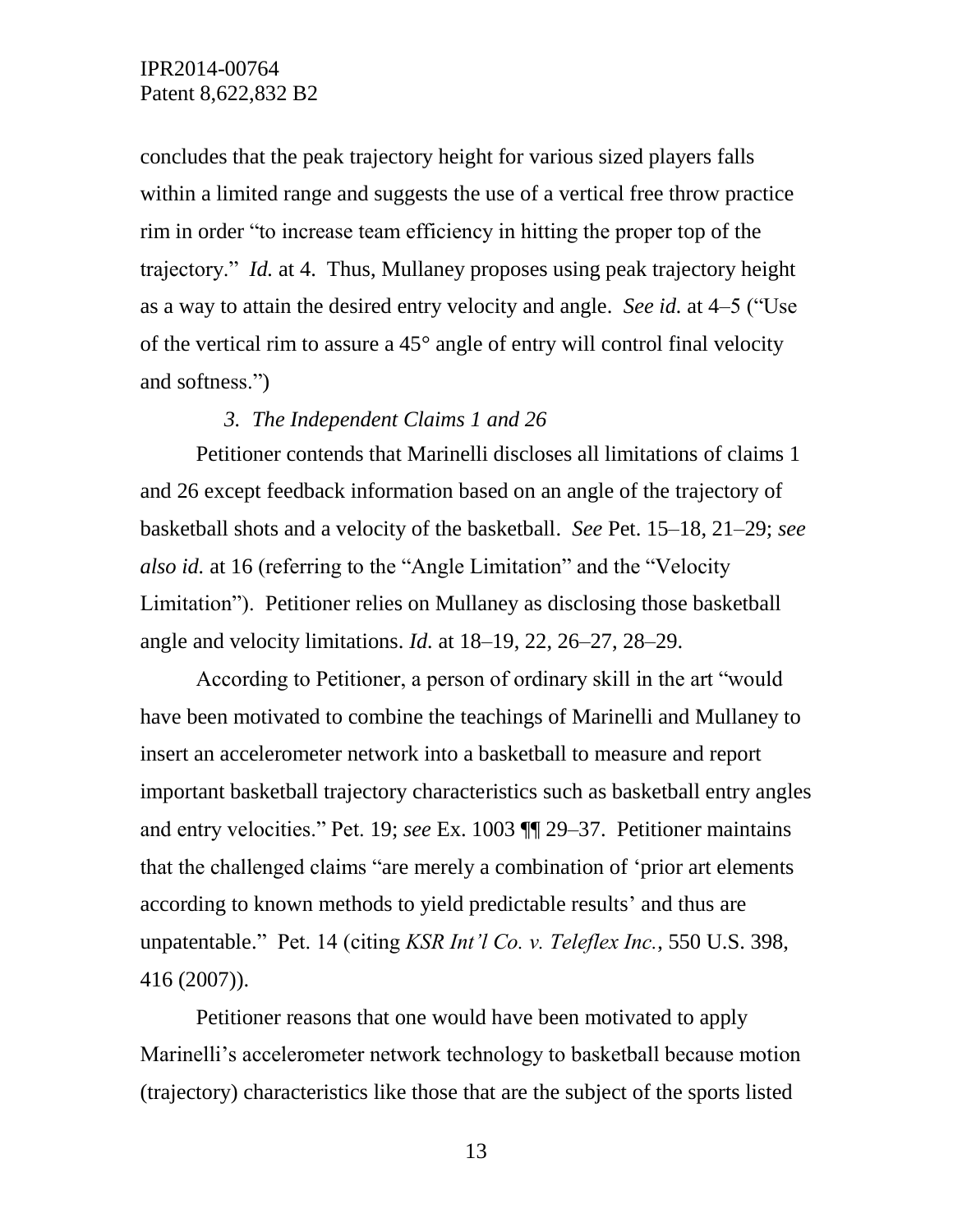l

in Marinelli's disclosure also are of interest to those involved with basketball. Pet. 16–17; Ex. 1003 ¶¶ 29–32. Petitioner maintains Mullaney teaches that, "as long ago as 1957, players and coaches knew that both entry angles and entry velocities are . . . useful for characterizing basketball trajectories and for providing feedback information to basketball shooters." Pet. at 19; *see* Ex. 1003 ¶ 34.

We conclude that Petitioner has established by a preponderance of the evidence that the teachings of Marinelli and Mullaney account adequately for all the features of the independent claims, and a skilled artisan would have had adequate reason to combine those teachings. We are persuaded that one would have had reason to apply the teachings of Mullaney in relation to entry angles and velocities, in the context of basketball, to the teachings in Marinelli. We have reviewed all of Patent Owner's arguments against this ground and address its principal arguments below.

# *4. Patent Owner's Arguments Concerning the Independent Claims*

Patent Owner argues that the independent claims "require measurement," as opposed to calculation, of entry angle and velocity and that "these measurements" are not taught by the prior art relied upon by Petitioner. PO Resp. 15; *see also id.* at 36 (asserting Marinelli calculates but does not measure velocity). This argument is not commensurate in scope with the claims. The independent claims call for structure (presumably the processor) to "determine[]" the velocity or angle and only refer to "measuring motions" in reciting the function of the sensor system of the basketball.<sup>3</sup> Thus, the claims require a processor configured to determine

 $3 E.g., claim 1 (emphases added) ("A system comprising: a basketball$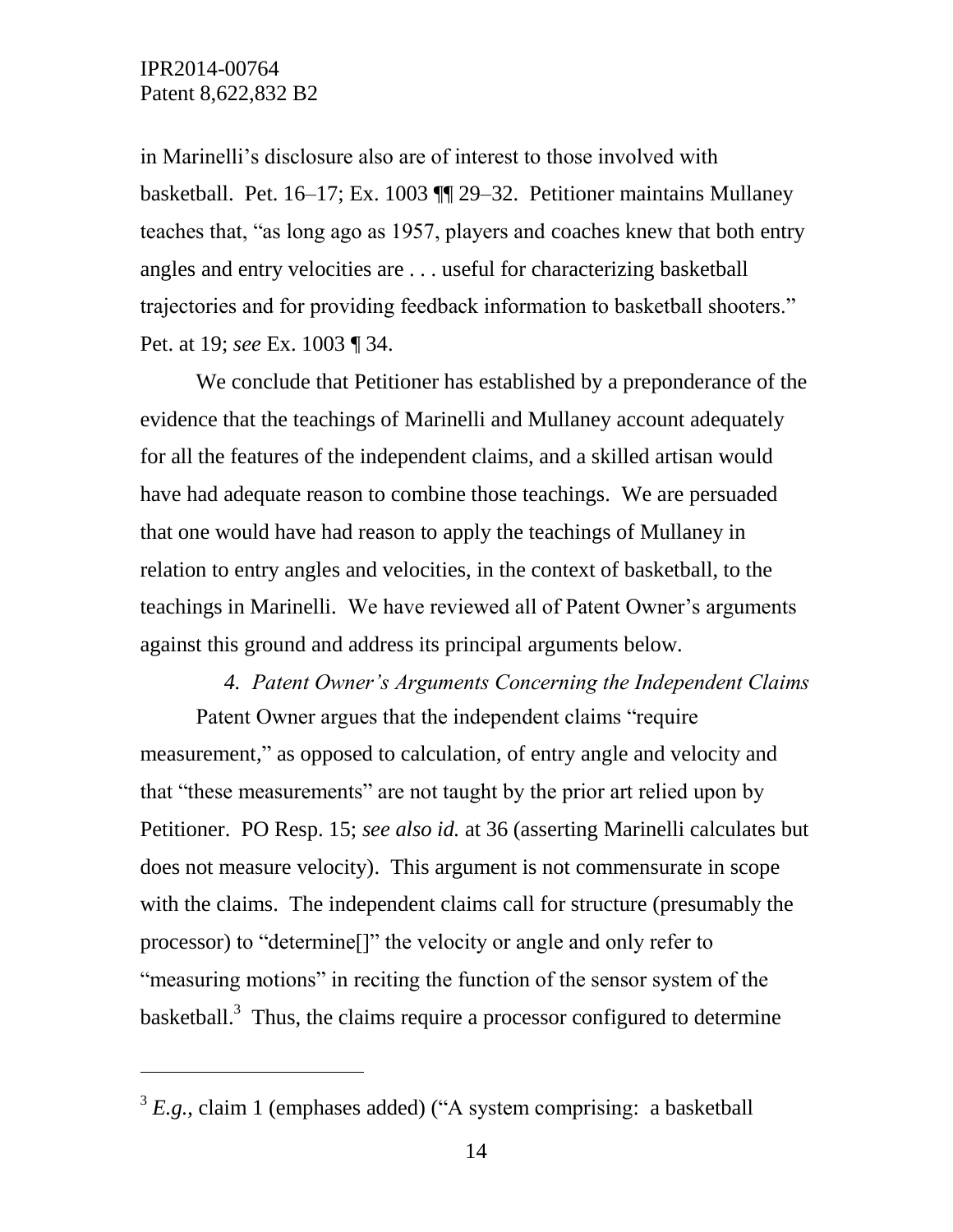l

the angle and velocity, and that would include determination by calculation based on data from the sensor system within the basketball, the function of which is to measure motions.

Patent Owner argues that Mullaney teaches only to "measure" the peak trajectory height rather than the entry velocity and entry angle. PO Resp. 15–32. For the reasons discussed above, this argument is not commensurate in scope with the language of independent claims 1 and 26. The claims recite that the velocity and angle are determined, not measured. Further, that Mullaney promotes a practice drill using peak trajectory height does not diminish the teaching that entry velocity and angle were considered important characteristics of a basketball free throw. As discussed above, Mullaney, in 1957, used the technology at hand, namely a vertical practice rim, to establish a point on the trajectory curve to attain the desired, predetermined entry angle and the minimum entry velocity. In addition, Marinelli taught the application of more modern technology, an accelerometer network and processor, to moveable sports objects in order to determine trajectory characteristics. Accordingly, we are persuaded that Petitioner's proposed combination of teachings addresses adequately the claim recitations regarding an angle and a velocity that are determined.

Patent Owner's makes the related argument that Mullaney erred in hypothesizing that the minimum entry velocity creates the softest ball on rim impact and that minimum entry velocity is achieved at an entry angle of 45°.

including a sensor system, disposed within the basketball, *for measuring motions* of the basketball . . . [and an] electronic device including a processor . . . wherein . . . *an angle of the trajectory . . . is determined* from the received sensor data.").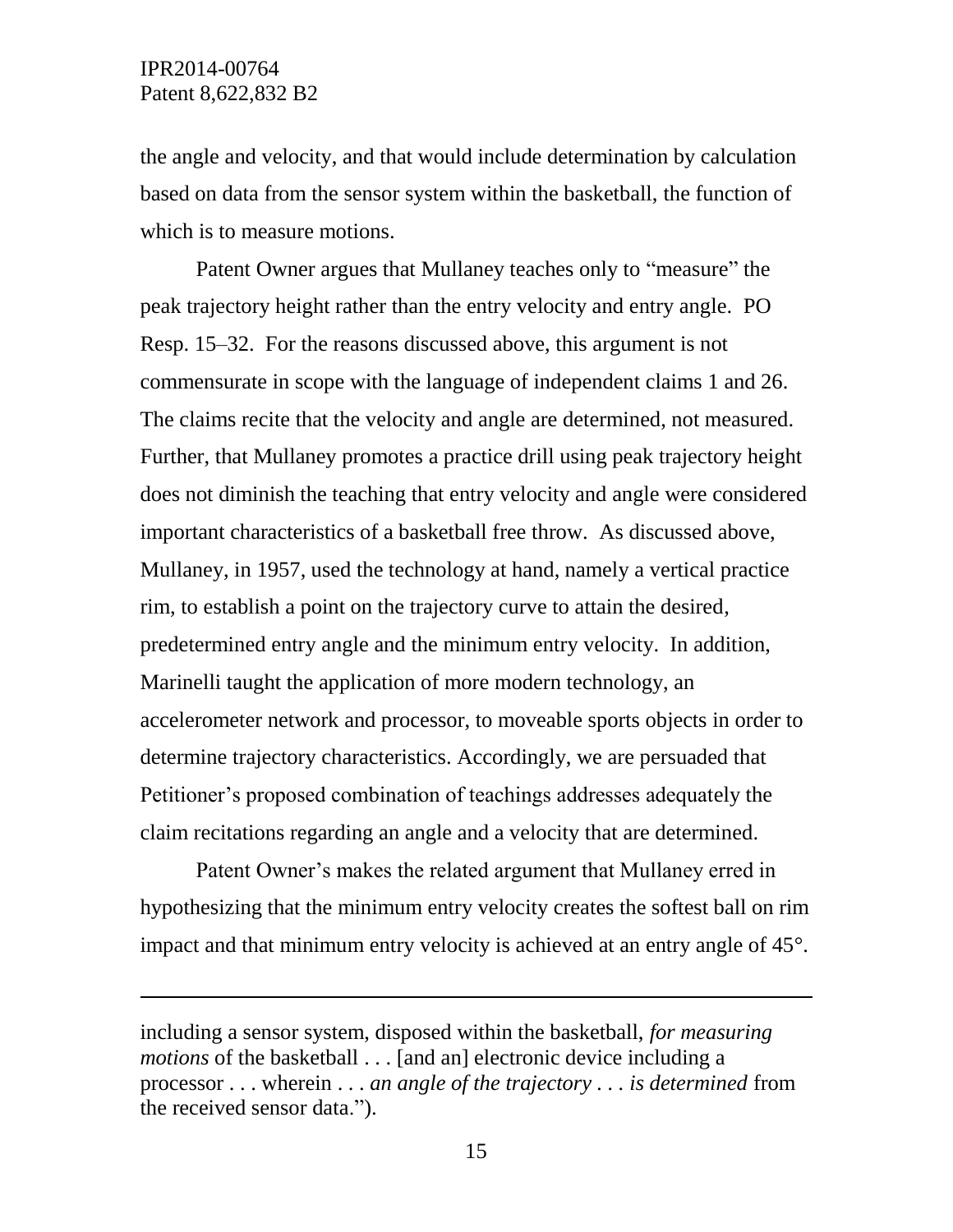$\overline{a}$ 

PO Resp. 23; *see id.* at 23–30. We do not find this argument persuasive because, even if Mullaney was incorrect as to the most desirable values for the angle and velocity, $4 \le a$  are not persuaded that one of ordinary skill in the art would fail to recognize the fundamental teaching that those variables were of interest to those in the field of basketball.

Patent Owner next argues that Mullaney fails to teach the measurement of post-hoop velocity. PO Resp. 32–34. This argument is unavailing. As discussed above in construing the claim, claim 26 does not require a measurement or determination of the velocity after the basketball has passed through the hoop.

Patent Owner impliedly argues that Marinelli discloses measuring spin rate only, and maintains that "[t]he measurements disclosed in Marinelli thus have no useful application in basketball." *Id.* at 3; *see also id.* 35–40 (arguing that spin does not affect a basketball's flight path). Similarly, Patent Owner suggests that Marinelli must have omitted basketball from the list of sports because spin rate has no impact on basketball trajectory. *Id.* at 37. Even were we persuaded that spin rate has no relevance in basketball—which we are not<sup>5</sup>—we would not find Patent Owner's

 $4$  The patent at issue, although for a reason different than that of Mullaney, describes similarly a 45° entry angle as a component of an optimal trajectory. Ex. 1001, col. 12, ll. 8–14 ("For instance, for a basketball shot in the basket 103, an optimal entry angle into the hoop that provides the greatest margin of error is about 43–45 degrees measured from a plane including the basketball hoop 103.").

<sup>&</sup>lt;sup>5</sup> The table in the declaration of Patent Owner's expert (Ex. 2001 ¶ 34; the table that is the subject of the Motion to Exclude) lists the same spin rate for a basketball as for a soccer ball, a ball that is discussed in Marinelli. This is in contradiction to Patent Owner's argument that "the spin rate . . . of a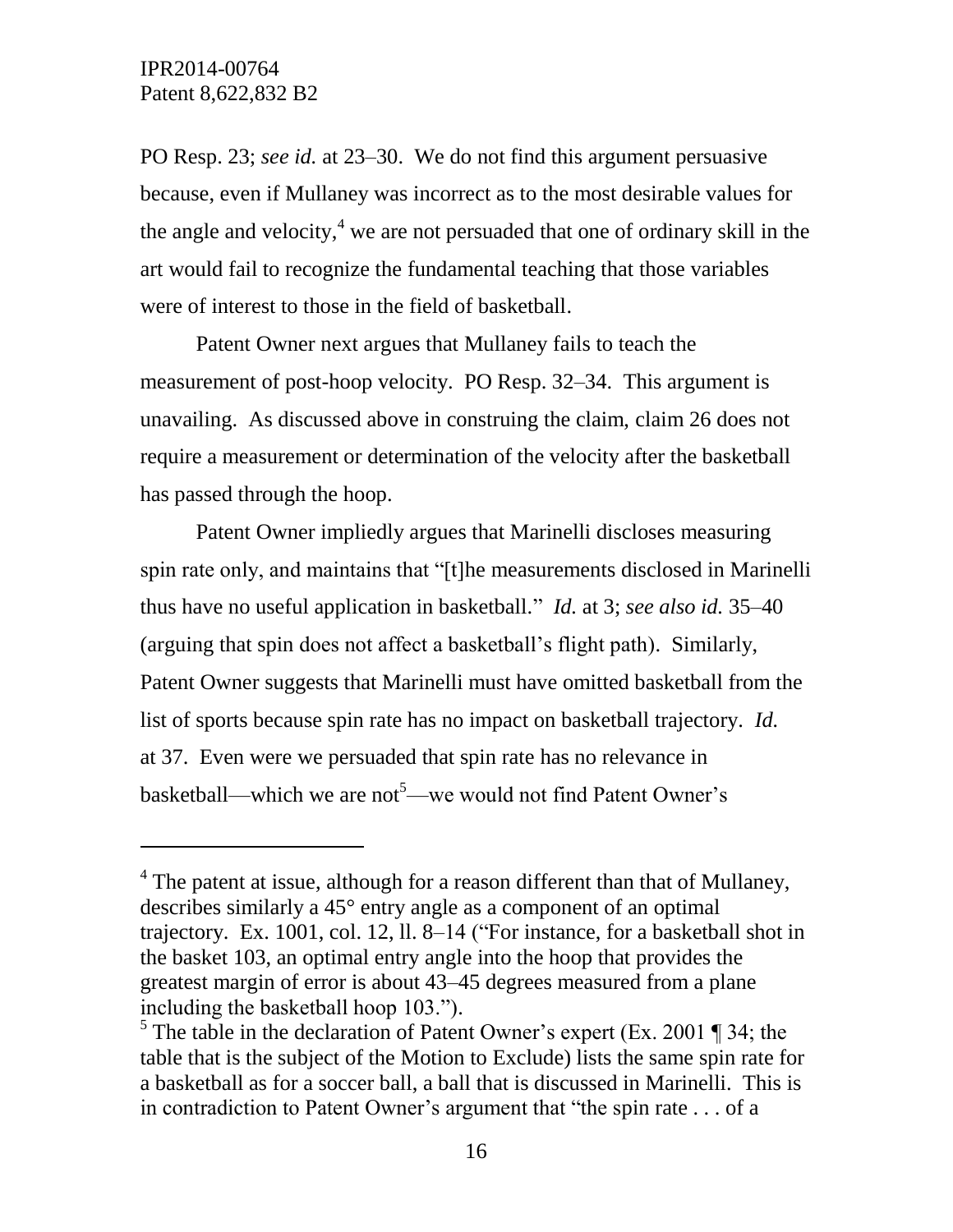$\overline{a}$ 

arguments persuasive as to patentability. Marinelli teaches, as discussed above, the determination of various trajectory characteristics of moving sports objects, not only spin, and such would be of interest in basketball. *See* Ex. 1003 ¶ 30. In an obviousness analysis, we will not presume that the person of ordinary skill in the art is an automaton unable to envision applications of the teachings beyond that explicitly disclosed. *KSR Int'l Co. v. Teleflex Inc.*, 550 U.S. 398, 421 (2007).

Patent Owner argues that "Marinelli does not *measure* velocity of a ball in flight, but rather *calculates* it." PO Resp. 36. As discussed above, this argument is not commensurate in scope with the claims. Independent claims 1 and 26 call for structure to "determine[]" the angle and velocity, respectively. The function of the sensor system of the basketball is to measure motions. Accelerometers can measure motions. *See, e.g.*, Ex. 2001 ¶ 30 (Dr. Silverberg, Patent Owner's witness, testifying "[t]he Marinelli Patent teaches how to measure the motion of a sports object by embedding accelerometers into the sports object and by sending those measurement signals though [sic] a wireless interface to a receiving sensor."); *id.* ¶ 35 ("The Marinelli Patent, through its teachings with of an accelerometer network mounted along three perpendicular axes, has the ability to measure changing rotational motion of a moving object about different axes independent of its translational motion."); Hr'g. Tr. 32 (counsel for Patent

basketball shot [is] far lower than in any of the sports named in Marinelli." PO Resp. 40. Patent Owner's expert testified that it was known at least as of 2002 that "it was well known that in the neighborhood of three revolutions per second was a good amount of back spin to put on the [basket]ball." Ex. 1020, 97:22–98:6.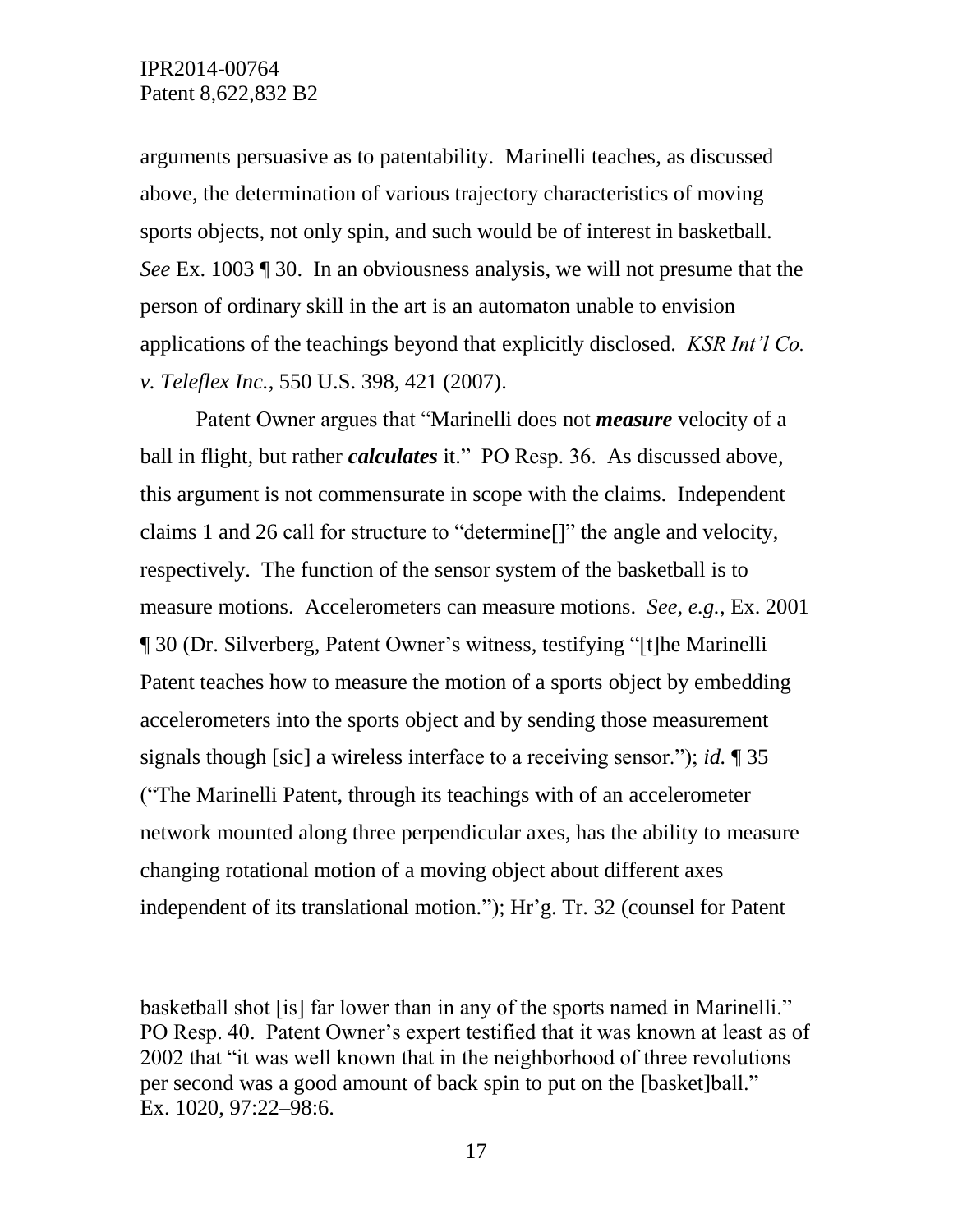Owner acknowledging that "[Marinelli] can calculate things like speed and it can calculate things like peak shot height."). Mr. Maziarz persuasively testifies that a person of ordinary skill in the art would have been able to implement Marinelli's accelerometer technology into a basketball system so as to measure and report entry angles and entry velocities. Ex. 1003 ¶ 38.

Counsel for Patent Owner at the hearing stated his belief that a person could not use the system of Marinelli to determine entry angle or velocity. Hr'g. Tr. 33. Although we recognize that this discussion may have resulted from questioning by the judges, we fail to see where Patent Owner's papers present an argument concerning whether Marinelli provided an enabling disclosure. *See Office Patent Trial Practice Guide*, 77 Fed. Reg. 48,756, 48,768 (Aug. 14, 2012) (parties are not permitted to raise new arguments at oral hearing). At the hearing, counsel cited page 36 of Patent Owner's Response as raising the argument that Marinelli calculates rather than measures speed. Hr'g. Tr. 41:7–13. We have addressed above the specific argument set forth on that page. Nonetheless, Patent Owner's counsel's stated belief at the hearing is not a substitute for evidence and does not rebut the evidence of Marinelli's enabling disclosure as discussed in the paragraph immediately above. Further, we find persuasive Petitioner's contention that, "[u]nlike the '832 Patent, which mentions accelerometers once in the specification [in addition to claim 3], Marinelli provides extensive details about configuring accelerometer networks within sporting objects to provide users with statistics about the object's trajectory." Pet. 15.

Patent Owner further attempts to distinguish basketball from the sports listed in Marinelli by arguing that Marinelli does not teach measuring the trajectory relative to a stationary object like a basketball goal. PO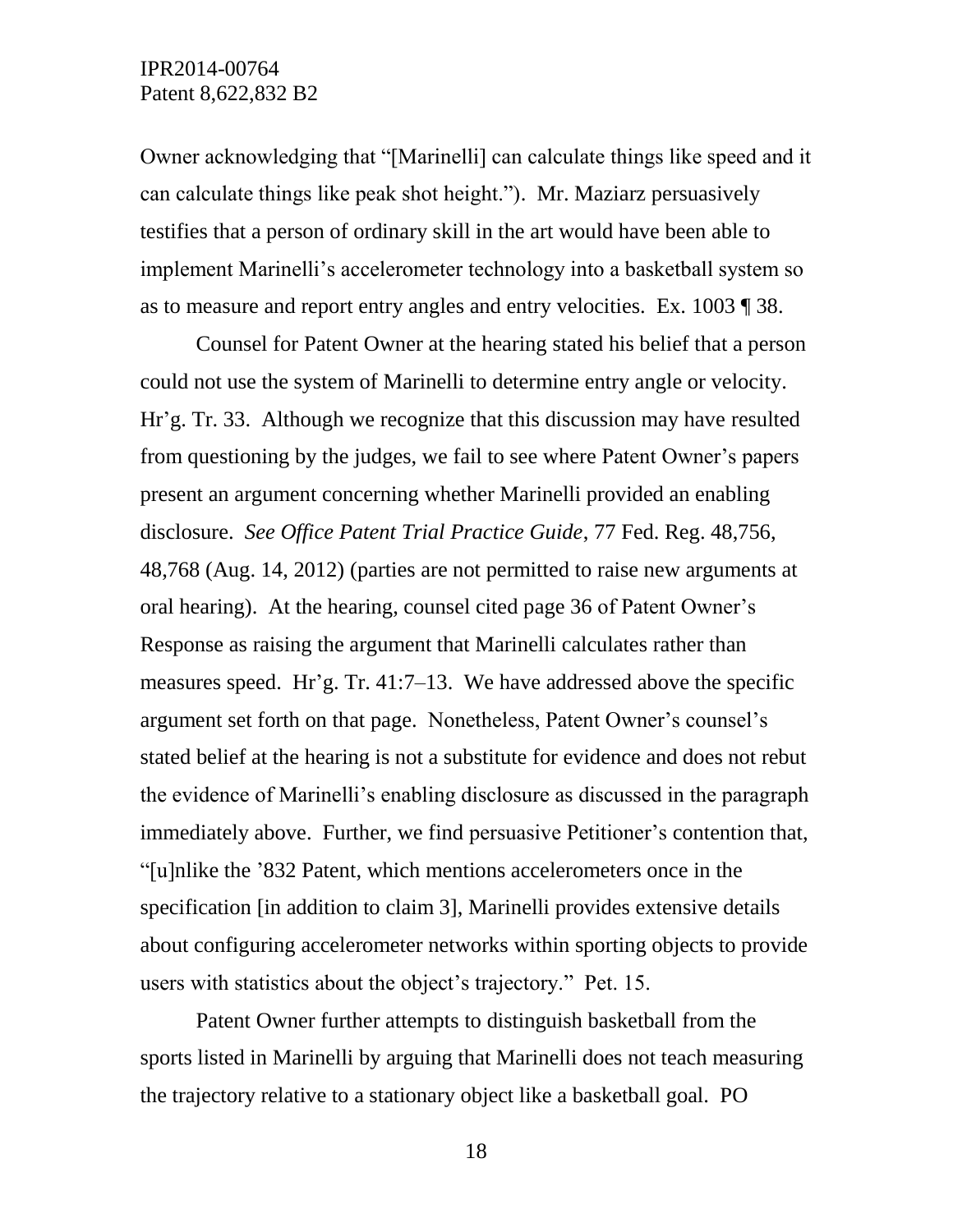Resp. 42–44. We are not persuaded. First, the argument appears grounded in the flawed proposition that Marinelli only teaches the relevance of spin. *See id.* 43. Second, as Patent Owner concedes (*see* Hr'g. Tr. 38:20–39:3), sports in Marinelli are concerned with curving the flight path. Those instances of curving would be relative to a stationary object or at least a relatively stationary one (for example, bending a soccer ball around a defender to target a stationary goal, drawing a golf shot to avoid a hazard or to target the stationary hole, or throwing a curve ball to target a particular point in space relative to the batter and corresponding strike zone). *Cf. id.* (discussing examples of bending the ball in flight). That the discussion at hand pertains to the end of the trajectory at a basketball hoop does not suggest that one of ordinary skill in the art would fail to see value in Marinelli's teaching of a complete trajectory analysis, even where the pertinent point in the trajectory in some instances might be at a location other than the trajectory termination (i.e. the strike zone rather than the catcher's mitt; *see* PO Resp. 43 (arguing that there would be no point in measuring the spin of a baseball at the moment it is caught by the catcher)). Third, Patent Owner's argument is unpersuasive because it is an attack on Marinelli individually rather than a response to the Petitioner's articulated combination of teachings of the references. Petitioner does not rely on Marinelli alone for the disclosures that Patent Owner addresses. *See* Pet. 26–29; *see also In re Merck & Co.*, 800 F.2d 1091, 1097 (Fed. Cir. 1986) (citing *In re Keller*, 642 F.2d 413, 425 (CCPA 1981)) (one cannot show nonobviousness by attacking references individually where the rejections are based on combinations of references). Mullaney teaches utilizing shot trajectory information, including the development of the entire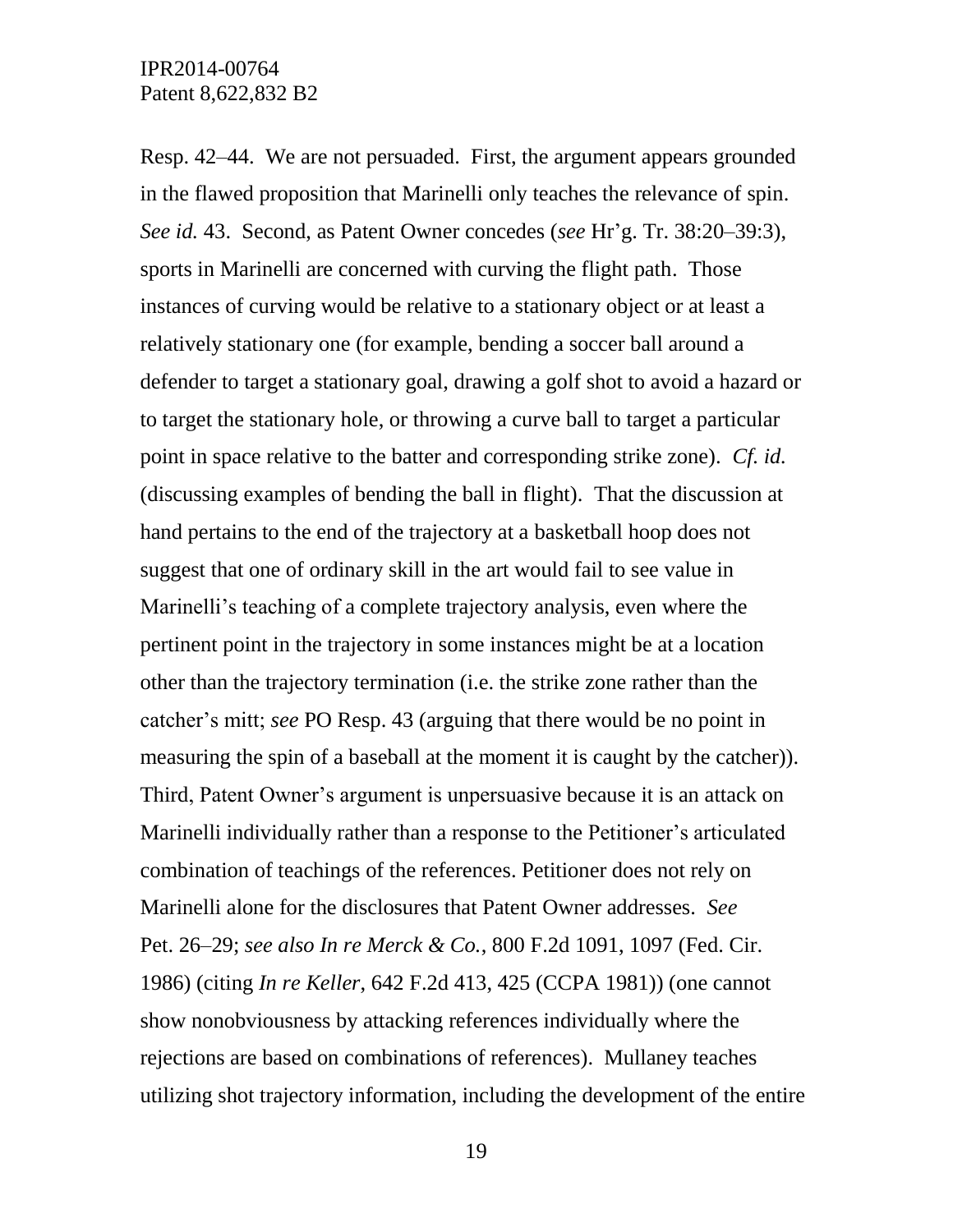trajectory, and using the basketball hoop as the point of reference for entry velocity and angle.

Lastly, Patent Owner argues that one of ordinary skill in the art would not be motivated to combine Mullaney and Marinelli. PO Resp. 44–46. This argument is premised on the assertions that "Mullaney does not teach measuring anything other than peak shot height" and "Marinelli's focus on spin rate has no utility in basketball." *Id.* at 44. We have addressed these assertions above and find them unavailing. Patent Owner directs us to no persuasive argument or evidence that persuades us that either reference "teaches away" from Petitioner's articulated combination of references' teachings. *See id.* at 45, 46; *see also In re Fulton*, 391 F.3d 1195, 1201 (Fed. Cir. 2004) (A reference does not teach away if it merely expresses a general preference for an alternative invention but does not "criticize, discredit, or otherwise discourage" investigation into the invention claimed.).

Reviewing the record before us, we determine that Petitioner has shown, by a preponderance of the evidence, that the teachings of Marinelli and Mullaney render obvious the subject matter of independent claims 1 and 26.

#### *5. The Dependent Claims*

The remaining claims that are the subject of the first ground—claims 2–6, 11, 15, 21, 23, and 25—depend from independent claim 1. Petitioner sets forth a detailed analysis of how Marinelli and Mullaney teach the limitations of these claims as well as why a person of ordinary skill in the art would have reason to modify the teachings of Marinelli in view of the teachings of Mullaney to arrive at the subject matter recited in those claims. Pet. 28–39. Patent Owner does not respond directly to the arguments and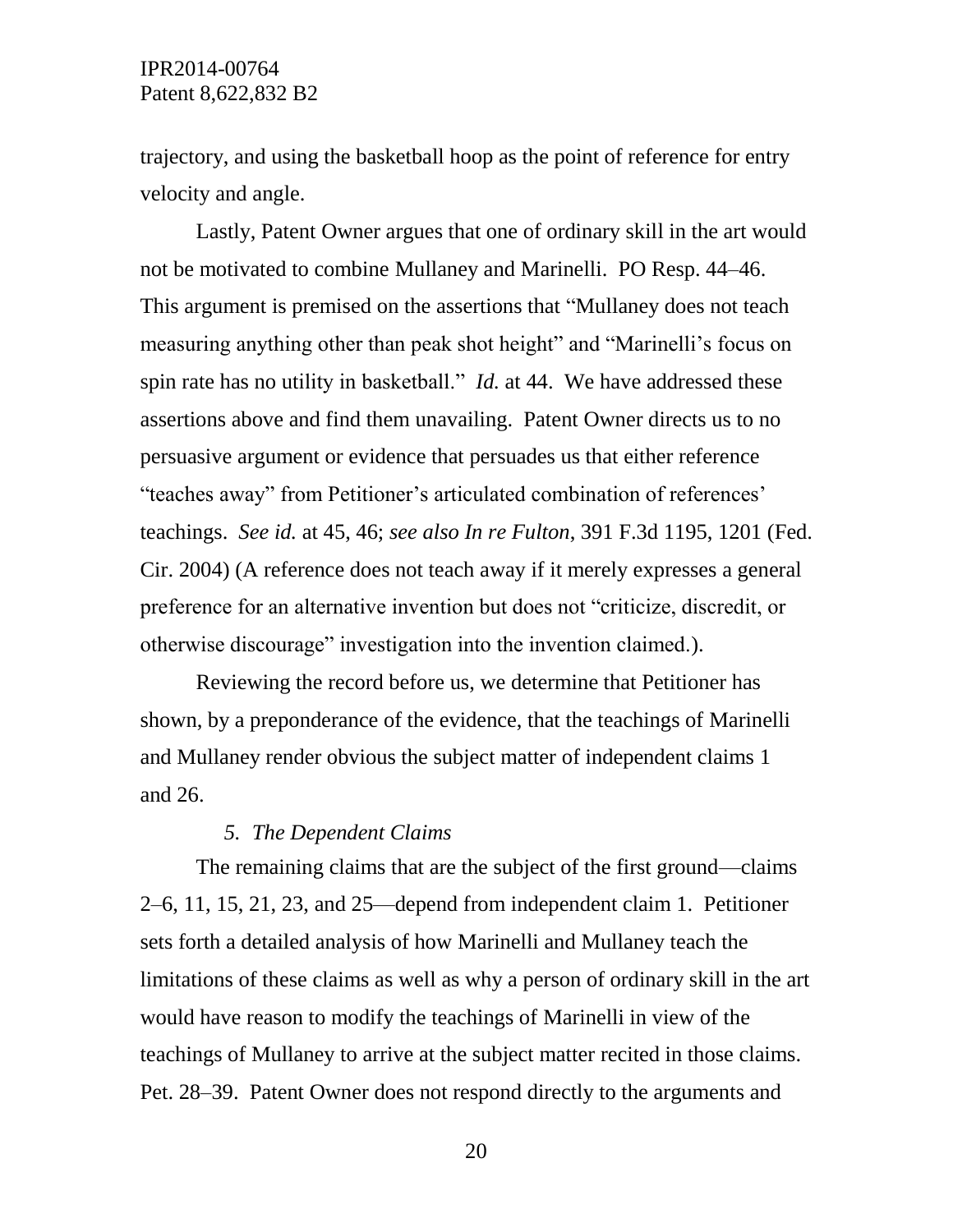evidence regarding these dependent claims presented in the Petition. *See* PO Resp. 46–47. Rather, Patent Owner relies on its arguments presented for independent claim 1. *Id.* at 47. Based on the argument and evidence presented in the Petition, we are persuaded that Petitioner has established, by a preponderance of the evidence, that claims 2–6, 11, 15, 21, 23, and 25 are rendered obvious by Marinelli and Mullaney.

#### *D. Remaining Obviousness Grounds*

There are four remaining obviousness grounds in this proceeding. For each such ground, Petitioner maintains that Marinelli and Mullaney in combination with another reference renders obvious certain dependent claims of the '832 patent, claims 7–10, 17–20, 22, and 24. Those additional references are Black (Ex. 1011; pertaining to a baseball trainer; applied to claims 7–9, 17, and 20), Roy (Ex. 1010; wireless communications systems; applied to claim 10), Soignet (Ex. 1012; system for evaluating basketball free throws; applied to claims 18, 19, and 24), and Chartrand (Ex. 1013; computerized golf handicap system; applied to claim 22). Petitioner sets forth a detailed analysis of how each combination renders obvious the claimed subject matter and provides reasoning as to why one would have combined the references' teachings to arrive at the subject matter recited in those claims. Pet. 39–57. For these grounds, Patent Owner relies on its arguments presented for independent claim 1 and presents further arguments. PO Resp. 47–51.

Patent Owner argues that one would not have been motivated to combine the teachings as proposed by Petitioner because none of Black, Roy, or Chartrand mentions basketball. *Id.* Patent Owner additionally argues that Roy "does [not] even mention applying its teachings to sports."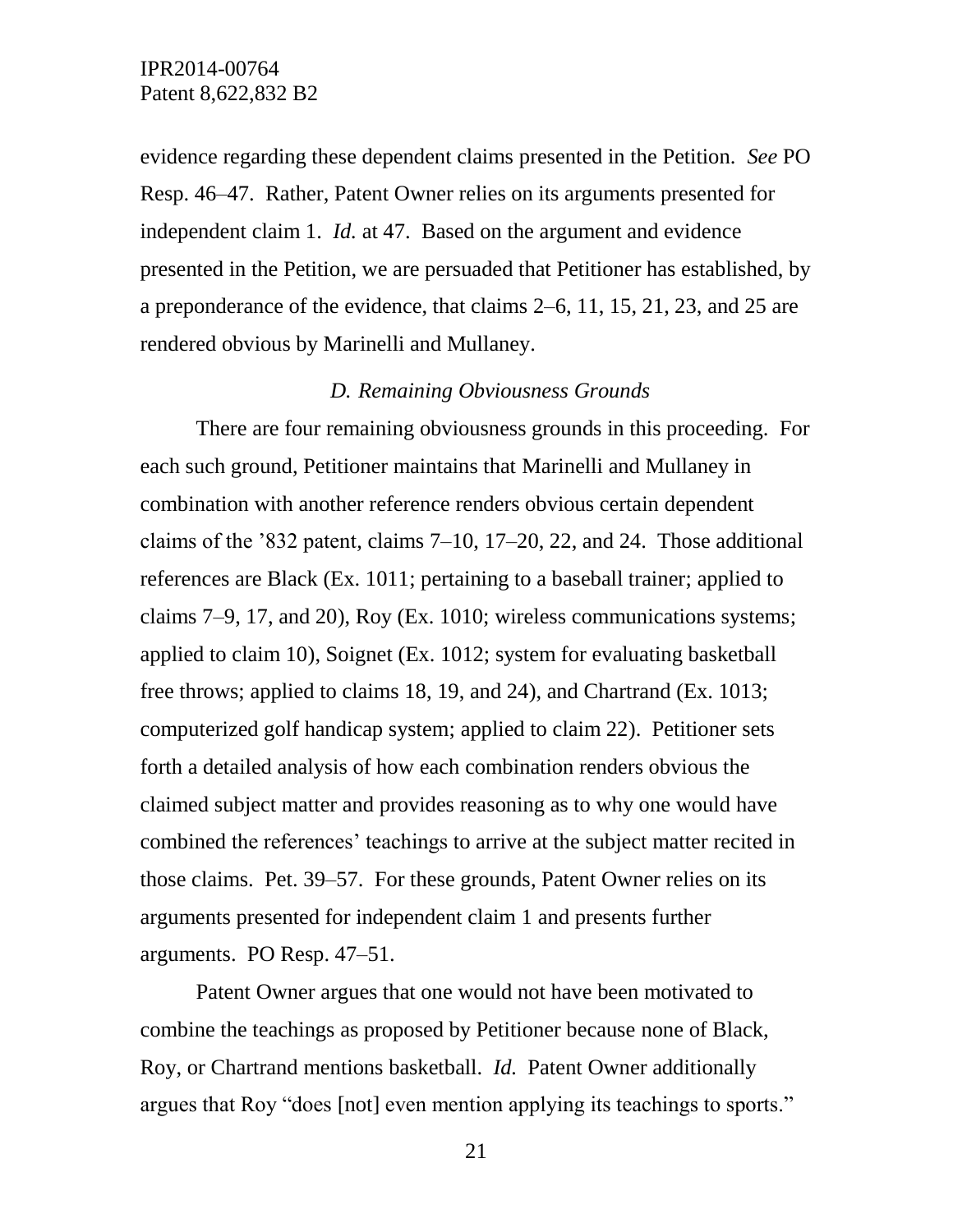*Id.* at 48. These arguments are not availing as they fail to address persuasively Petitioner's reasoning why one would have combined the references. As to Roy, Petitioner explains how Marinelli describes a problem with data transmission concerning simultaneously moving sports objects and how one of ordinary skill would have recognized that Roy teaches a solution to that problem. Pet. 46–47. Patent Owner's expert acknowledges that Roy "addresses teachings pertaining to the measurement of a movable object, in this case multiple moving objects." Ex. 2001 ¶ 55. Patent Owner criticizes Soignet because it pertains to basketball, arguing unpersuasively again that Marinelli's teachings have no utility in basketball. PO Resp. 49–50.

We are persuaded that Petitioner has established, by a preponderance of the evidence, that the subject matter of claims 7–10, 17–20, 22, and 24 would have been obvious over the articulated combinations of art.

#### III. CONCLUSION

Upon review of the Petition and supporting evidence, as well as the Patent Owner Response and supporting evidence, we are persuaded that Petitioner has demonstrated, by a preponderance of the evidence, that: Marinelli and Mullaney render obvious claims 1–6, 11, 15, 21, 23, 25, and 26; Marinelli, Mullaney, and Black render obvious claims 7–9, 17, and 20; Marinelli, Mullaney, and Roy render obvious claim 10; Marinelli, Mullaney, and Soignet render obvious claims 18, 19, and 24; and Marinelli, Mullaney, and Chartrand render obvious claim 22.